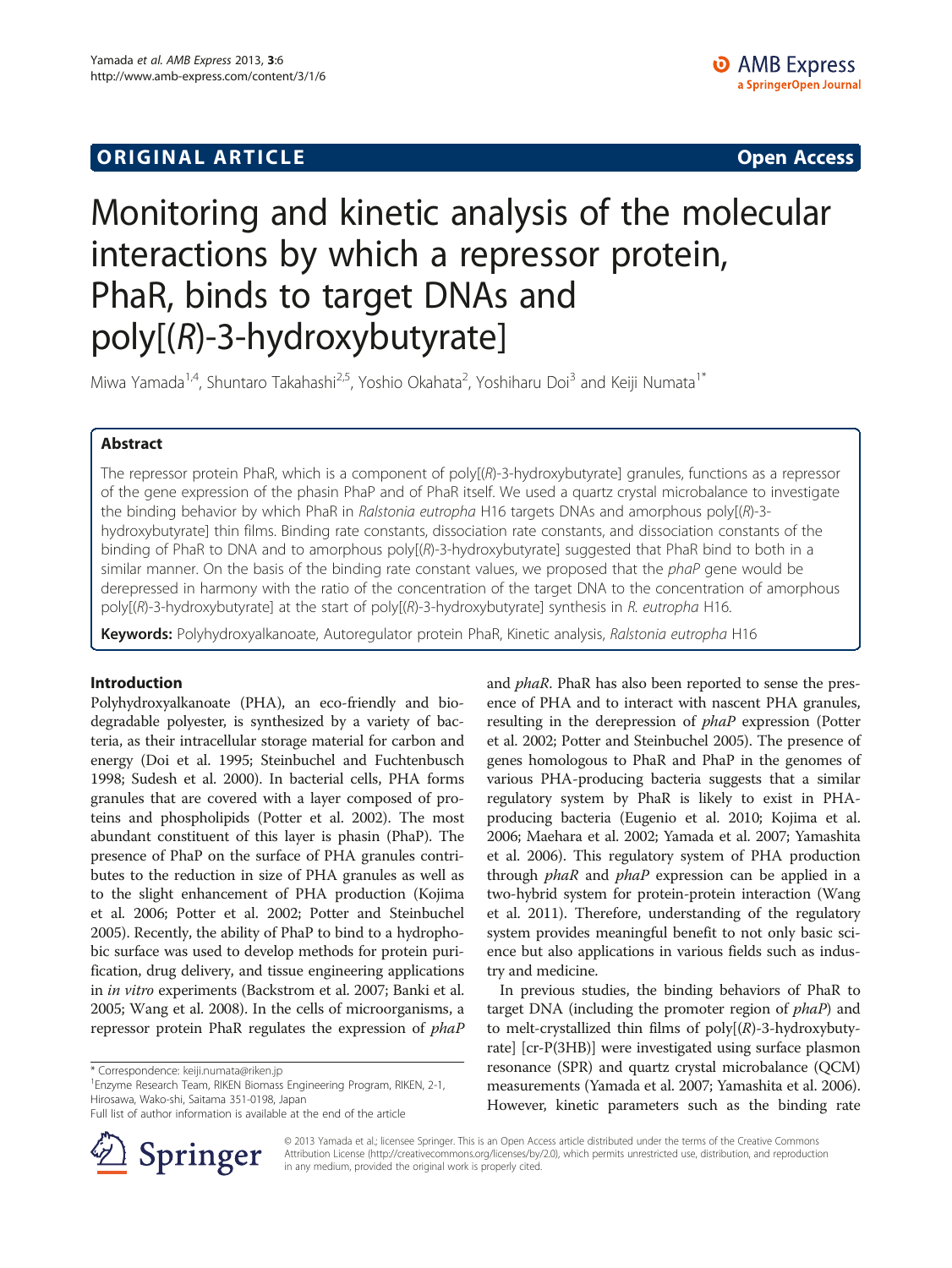<span id="page-1-0"></span>constant  $(k_{on})$  and dissociation rate constant  $(k_{off})$  by which PhaR targets DNA and P(3HB) have not been determined thus far. These kinetics and stoichiometric analyses will contribute new insights into the behavior of PhaR in the regulatory system of *phaP* expression. In order to determine the precise kinetic parameters, we selected a multichannel QCM sensing system to monitor the binding reaction of PhaR from Ralstonia eutropha H16 to target DNAs (including the promoter regions of phaP and phaR) and thin films of amorphous P(3HB) [am-P(3HB)] derived from atactic P(3HB). This is because the P(3HB) native granule is composed of am-P(3HB). Recently, the regulatory system of PHA production through phaR and phaP expression has been applied in studies of protein-protein interaction, protein purification, drug delivery, and tissue engineering. The insights gained into this regulation mechanism in this study have the potential to improve applications in white biotechnology. We have determined kinetic parameters based on mass changes on the DNA-immobilized and am-P(3HB)-coated QCM oscillators, and discuss the binding behavior of PhaR with target DNA and am-P(3HB).

# Methods

Expression and purification of autoregulator protein PhaR All chemical reagents were purchased from Wako Pure Chemicals (Osaka, Japan). The phaR gene from R. eutropha H16 was cloned using a TOPO TA cloning Kit (Invitrogen, Carlsbad, CA) with the forward primer 5'-CACCATGGCCACGACCAAAAAAGG-3' and reverse primer 5'-TTACTTCTTGTCCGGCTGGT-3'. The resultant plasmid is referred to as pET100/D-TOPO-PhaR<sub>Re</sub>. The expression of the *phaR* gene was driven by the T5 promoter, which is inducible with isopropyl-α-Dthiogalactopyranoside (IPTG). The constructed plasmid was introduced into Escherichia coli BL21(DE3). Transformants were grown in 1200 mL of Luria-Bertani medium containing ampicillin (100 μg/mL) and kanamycin (50 μg/mL). They were cultivated at 30°C until the  $OD_{600}$  of the culture reached 0.5. After the addition of IPTG (final concentration of 1 mM), the transformants were grown for an additional 5 h. The cells were then harvested and washed with chilled buffer A (50 mM sodium phosphate (pH 8.0) containing 300 mM NaCl and 10 mM imidazole), and were suspended in 60 mL of the same buffer. The suspension was stored at −80°C until use. The suspension was thawed on ice and disrupted by sonic oscillation, also on ice. The cell debris was then removed by centrifugation at  $15000 \times g$  for 60 min at 4°C, and the supernatant was collected for purification. The experiments were carried out at 4°C throughout the purification steps. The crude extract was shaken gently with nickel-nitrilotriacetic acid agarose (Qiagen, Valencia, CA) for 1 h. The mixture was then poured into a column. The column was washed with buffer A containing 20 mM imidazole, and then the His-tagged protein was eluted with buffer A containing 250 mM imidazole. The eluates containing PhaR were dialyzed against 10 mM HEPES (pH 7.4) containing 150 mM NaCl and 3 mM EDTA and stored at −80°C. The protein concentration was determined using a Bio-Rad Protein Assay Kit (Bio-Rad, Hercules, CA) with bovine serum albumin as the standard. Proteins were separated by sodium dodecyl sulfate (SDS)-12.5% polyacrylamide gel electrophoresis (PAGE) and stained with Coomassie brilliant blue (CBB) R-250 (BioRad) as described by Laemmli (Figure 1).

## Calibration of 27-MHz QCM in aqueous solution

The QCM apparatus was an AFFINIX Q4 (Initium Co., Ltd., Tokyo, Japan) with 4 500-μL cells equipped with a 27-MHz QCM plate (8.7 mm diameter quartz plate and  $5.7$  mm<sup>2</sup> area Au electrode) at the bottom of the cell and a stirring bar with a temperature control system (Takahashi et al. [2007](#page-6-0); Takahashi et al. [2008\)](#page-6-0). The relationship between mass and frequency changes in aqueous solutions when DNAs and/or proteins were immobilized onto the QCM was calibrated by comparing it against values in the air phase. One Hz of frequency represents a  $0.10$  ng cm<sup>-2</sup> mass increase on the QCM plate. The noise level of the 27-MHz QCM was ±2 Hz in buffer solutions at 25°C, and the stability of the frequency was ±2 Hz for 1 h in buffer at 25°C.



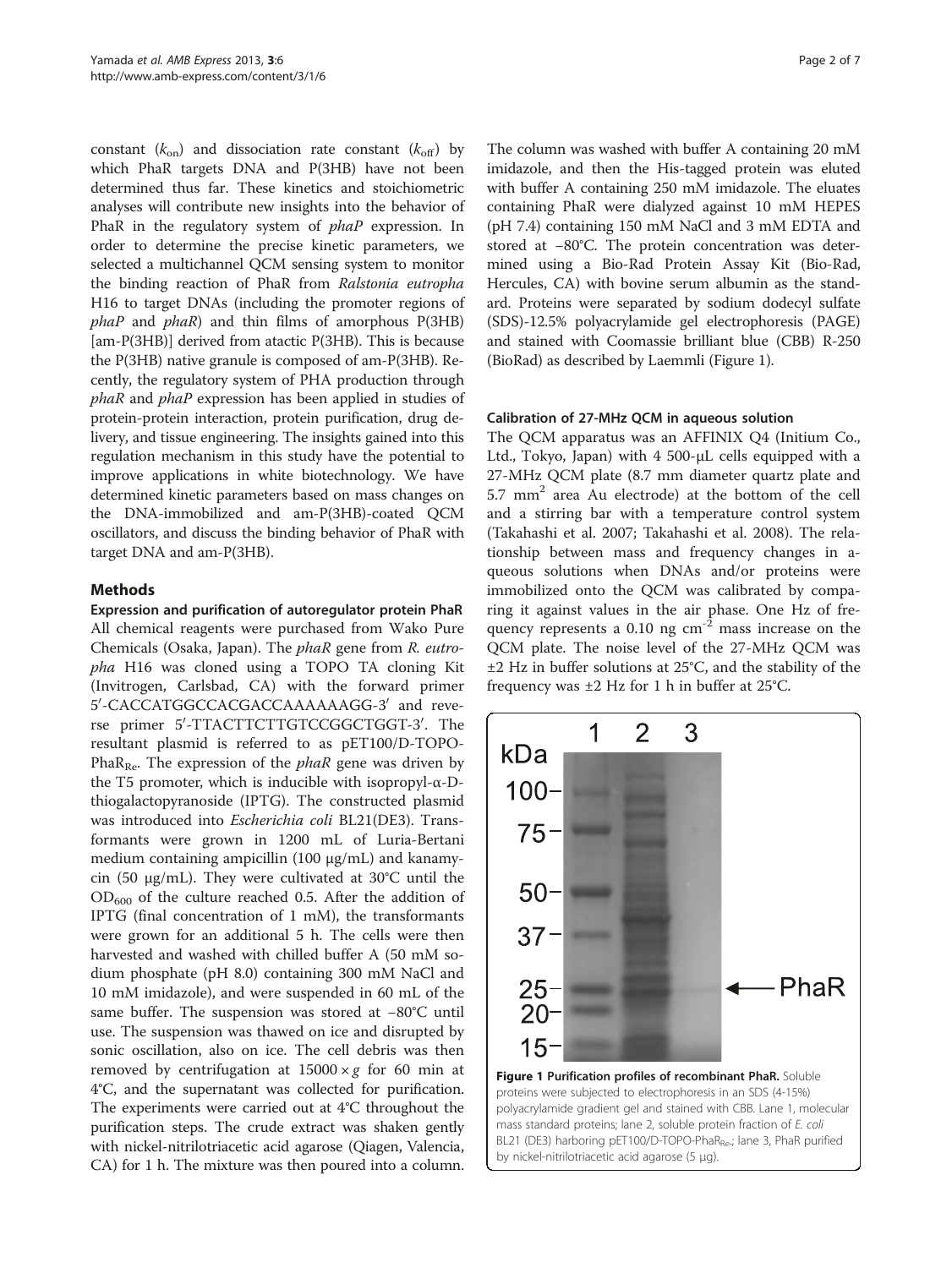## <span id="page-2-0"></span>Preparation of the DNA-Immobilized QCM Oscillator

The structures of the biotinylated oligonucleotides used in this study are summarized in Table 1: they consisted of 5-biotinylated dsDNA (50 bp) containing a site recognized by PhaR dsDNA (phaP promoter region DNA and phaR promoter region DNA) and no-site dsDNA (control DNA). Oligonucleotide duplexes were formed by mixing a biotinylated strand and its complementary strand in a solution of 10 mM Tris–HCl (pH 7.8), 1 mM EDTA, and 200 mM NaCl, and then boiling for a few minutes, followed by cooling to room temperature over 1 h. These oligonucleotides were immobilized on a cleaned Au electrode of the QCM using biotin-avidin linkage according to the methods described in a previous paper (Okahata et al. [1998\)](#page-5-0). The amount of immobilized DNA was maintained at 191 ng  $(0.55 - 0.02 \text{ pmol}) \text{ cm}^{-2}$ , which corresponds to 1% coverage of the Au surface  $(5.7 \text{ mm}^2)$ . This would allow sufficient space to accommodate the binding of a large enzyme molecule.

## Preparation of P(3HB) thin films

QCM oscillators were washed with a freshly prepared Piranha solution of  $H_2O_2/H_2SO_4$  (1/3 v/v) and were rinsed several times with Milli-Q water. (Caution: Piranha solution is very oxidative and dangerous, and direct contact should be avoided). Thin films of P(3HB) were prepared on the QCM oscillators by casting 300 μl of chloroform solutions (1.0–1.5 wt%) of the polymers on a spin-coater at 4000 rpm under dry air.

# Reactions in the DNA-immobilized or am-P(3HB) coated QCM oscillator

Enzyme reactions in a DNA-immobilized or am-P(3HB) coated QCM cell were performed with 500 μL of assay buffer (10 mM HEPES (pH 7.4), 150 mM NaCl, and 0.002% Tween 20). The frequency changes in response to the addition of enzymes were then followed over time. The solution was vigorously stirred to avoid any effects from the slow diffusion of the enzymes. The stirring did not affect the stability or magnitude of the frequency changes.

## Results

In order to measure the binding behavior of PhaR to 5'-biotinylated dsDNAs (50 bp), the DNA fragments with *phaR*-binding sequences (the promoter regions of  $phaR$  and  $phaP$ ) and a non-specific sequence (negative control) were immobilized on the electrode of a QCM by biotin-avidin linkage, according to methods outlined in previous papers (Matsuno et al. [2001;](#page-5-0) Okahata et al. [1998](#page-5-0)). PhaR was purified using the His-tag purification system, and the purity of PhaR was confirmed by SDS-PAGE (Figure [1\)](#page-1-0). The binding behaviors of PhaR to the DNA fragments were monitored. Figure [2](#page-3-0)A shows a typical frequency decrease (mass increase) as a function of time, in response to the addition of PhaR. PhaR mainly bound to the DNA containing the phaP promoter region (curve a), and barely bound to the DNA containing the phaR promoter region (curve b) and the control DNA (curve c). Figure [2B](#page-3-0) shows that the amount of the bound PhaR  $(\Delta m)$  followed a saturation curve as a function of the PhaR concentration ([PhaR]). These binding curves formed a sigmoid curve.

Next, we attempted to determine the kinetic parameters ( $k_{\text{on}}$ ,  $k_{\text{off}}$ , and  $K_d$  values) of the binding of PhaR to DNAs. The process by which PhaR binds to the DNAs is described by Equation 1 (Okahata et al. [1998](#page-5-0)). The amount of the DNA/PhaR complex ([DNA/PhaR]) formed after the injection is given by Equations 2 and 3. The fitting curves of the decreases in frequency at various PhaR concentrations gave the relaxation time (τ) and the relaxation rate  $(\tau^{-1})$  of PhaR binding. When the concentration of PhaR increased from 2.5 to 10 nM, the amount of PhaR bound to the DNA increased (Figure [3](#page-3-0)A). In addition, the τ value decreased with the concentration of PhaR. The 1/τ value at each PhaR concentration was plotted against the concentrations of PhaR, according to Equation 4 (Figure [3B](#page-3-0)). The PhaR binding and dissociation rate constants ( $k_{on}$  and  $k_{off}$ ) were obtained from the slope and the intercept of Equation 4, respectively. The  $K_d$  values were obtained from the ratio  $k_{off}/k_{on}$ . The kinetic parameters,  $k_{on}$ ,  $k_{off}$ ,  $K_d$ , for the target DNAs and control DNA are summarized in Table 1.

Table 1 Kinetic parameters for the binding of PhaR to DNAs and P(3HB) on the 27-MHz QCM<sup>a</sup>

| Targets <sup>b</sup>     | DNA sequence <sup>c</sup>                                                                                               | $k_{on}^{d}$ (10 <sup>-4</sup> M <sup>-1</sup> s <sup>-1</sup> ) $k_{off}$ <sup>c</sup> (10 <sup>-3</sup> s <sup>-1</sup> ) $K_{d}$ <sup>e</sup> (10 <sup>-7</sup> M) |           |           |
|--------------------------|-------------------------------------------------------------------------------------------------------------------------|-----------------------------------------------------------------------------------------------------------------------------------------------------------------------|-----------|-----------|
| Control DNA <sup>f</sup> | 5'bio-TCGTTTAACGAGCCCGTATTTTCCCCTCTACCTTTTAGAGGACACCTAAC-3'                                                             | 04                                                                                                                                                                    |           |           |
|                          | phaP1 promoter <sup>9</sup> 5 <sup>/</sup> bio-GGCGCATTTC <b>TTATTTGGTGCGCCGCAACAATTCCTATTTTA</b> GGGGCGCC-3' 6.0 ± 0.4 |                                                                                                                                                                       | $17 + 04$ | $32 + 09$ |
|                          | phaR promoter <sup>f</sup> 5'bio-TCACGCGTTTAGCCATAGCGG <b>GCGCGTA</b> GACGAACAACAGCACGGCCGG-3' 0.5                      |                                                                                                                                                                       | 09        |           |
| $am-P(3HB)^9$            |                                                                                                                         | $70 + 38$                                                                                                                                                             | h.        |           |

 $^{\rm a}$  10 mM HEPES buffer solution (pH 7.4) containing 150 mM NaCl and 0.002% Tween 20, 25°C.  $^{\rm b}$  5′-biotinylated dsDNA immobilized on an avidin-covered QCM plate.

Amorphous-P(3HB) thin film was prepared by casting chloroform solution (1.0 wt%) of the isotactic P[(R), (S)-3-hydroxybutyrate]. <sup>c</sup> The bold type indicates the DNA binding site of PhaR revealed by DNase I footprinting (4). <sup>d</sup>  $k_{\rm on}$  and  $k_{\rm off}$  were obtained from Eq. 4. <sup>e</sup> K<sub>d</sub> was calculated as  $k_{\rm off}/k_{\rm on}$ . <sup>f</sup> The data are from 2 independent experiments.<sup>9</sup> Amorphous P(3HB); the data are from 3 independent experiments.<sup>h</sup> K<sub>d</sub> value could not be calculated due to a negative k<sub>off</sub> value.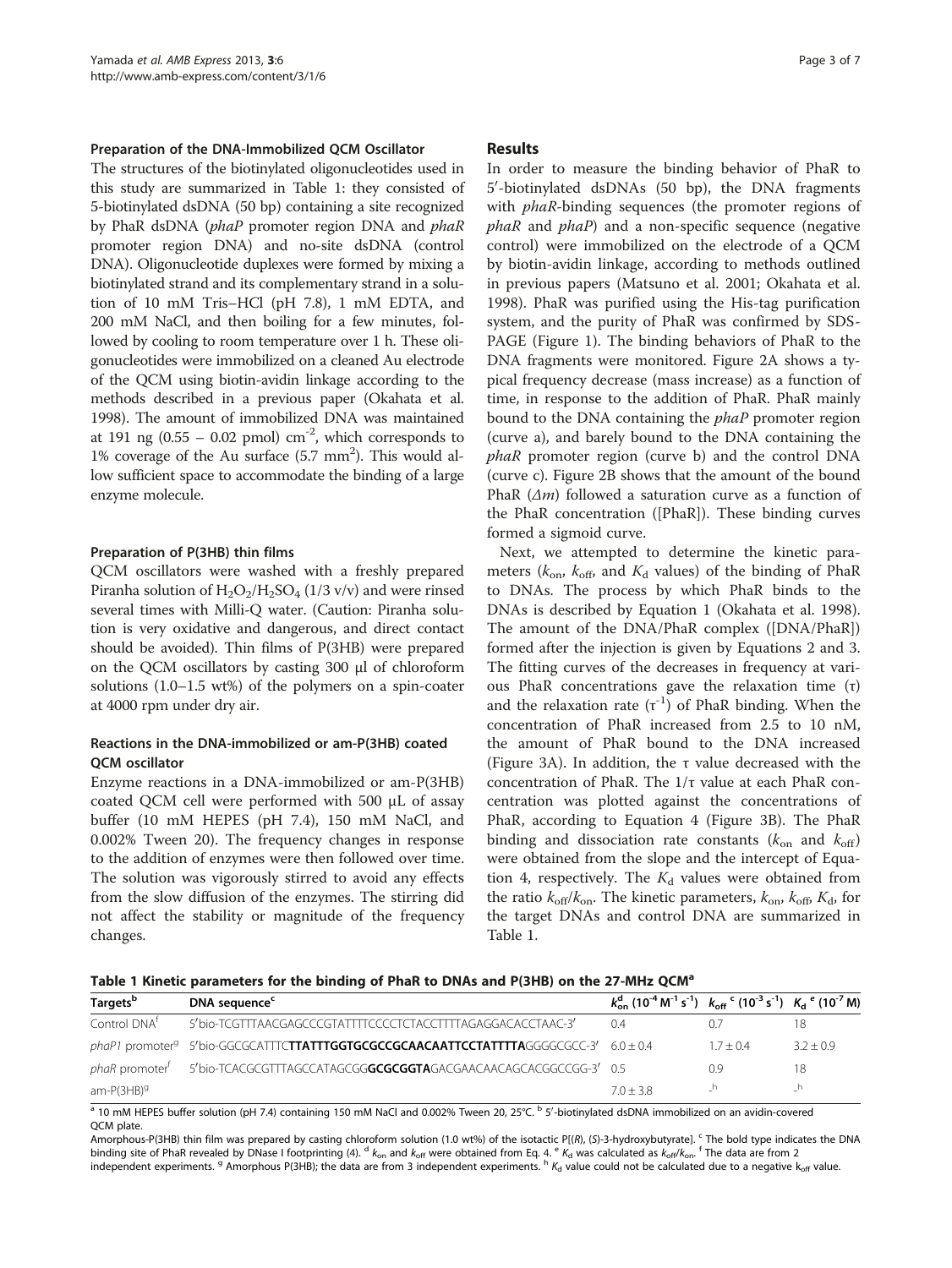<span id="page-3-0"></span>

$$
PhaR + DNA \rightleftharpoons PhaR/DNA
$$
 (1)  
\n
$$
k_{off}
$$

$$
[DNA/PhaR]_t = [DNA/PhaR]_{max} \{ 1 - \exp(-t/\tau) \}
$$
\n(2)

$$
\Delta m_t = \Delta m_{\text{max}} \{ 1 - \exp(-t/\tau) \}
$$
\n(3)

$$
1/\tau = k_{\text{on}}[\text{PhaR}] + k_{\text{off}} \tag{4}
$$

We also investigated the binding of PhaR to P(3HB) granules in microorganisms using a QCM sensor coated



with am-P(3HB) (Figure [4](#page-4-0)A). This is because the P(3HB) native granules are mainly composed of am-P(3HB). The amount of PhaR bound on am-P(3HB) thin films increased when the concentration of PhaR increased from 1 to 15 nM (Figure [4B](#page-4-0) and C). Interestingly, as with the binding curve against the target DNA, the binding curve against am-P(3HB) exhibited a sigmoid curve. These results indicated that PhaR bound to P(3HB) in a similar manner as to DNA. The kinetic parameters ( $k_{on}$  and  $k_{off}$ ) were calculated from Equations 1 to 4 (Figure [4D](#page-4-0) and Table [1](#page-2-0)). The  $k_{on}$  value for am-P(3HB)  $(k_{on} = 7.0 \pm 3.8 \times$  $10^4$  M<sup>-1</sup> s<sup>-1</sup>) showed no significant difference from that for DNA containing the *phaP* promoter region ( $k_{on} = 6.0 \pm$  $0.4 \times 10^4$  M<sup>-1</sup> s<sup>-1</sup>).

# **Discussion**

In order to understand the regulatory system governing PHA production in detail, we investigated the binding behaviors of PhaR to the target DNA (containing the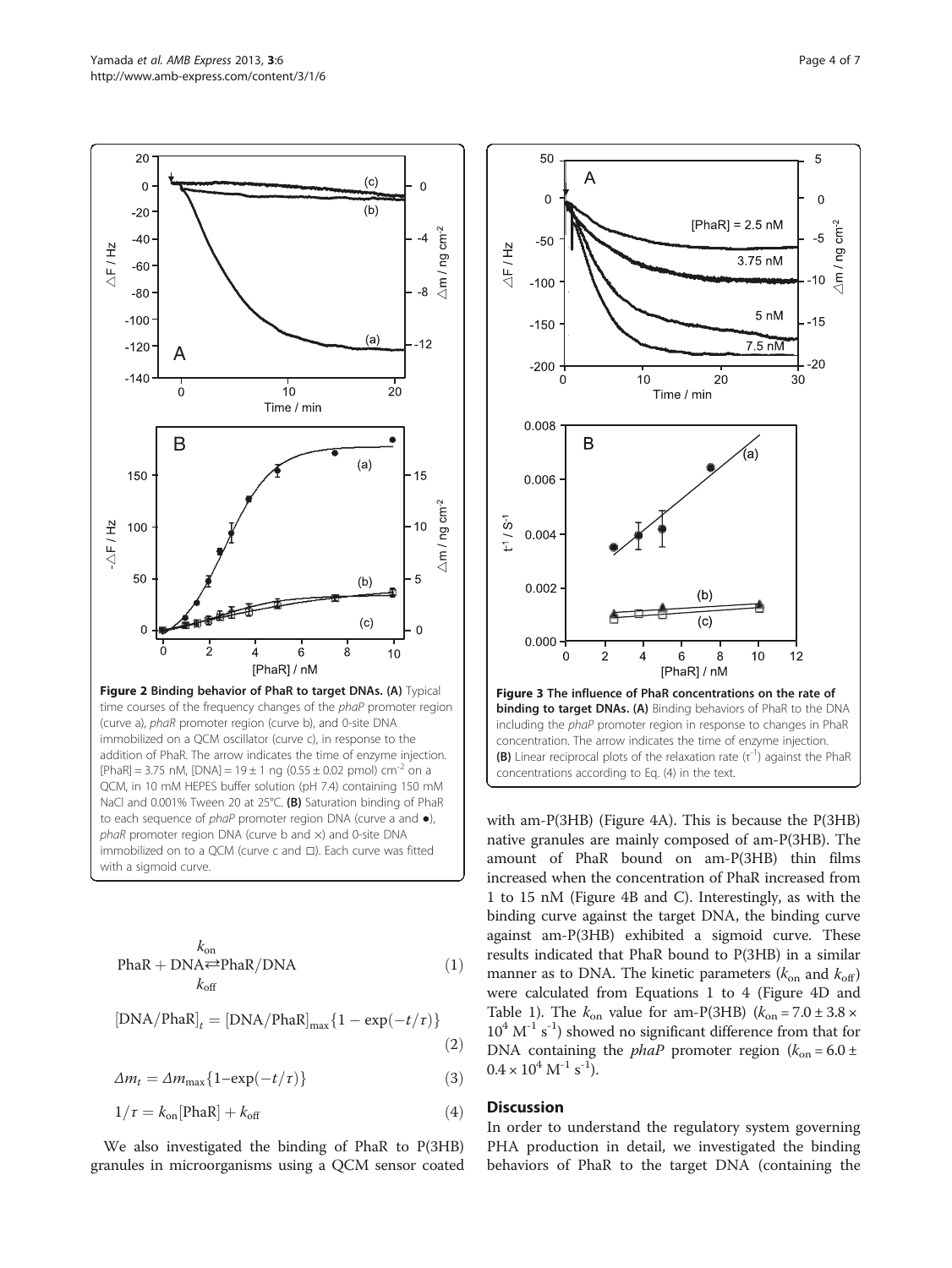<span id="page-4-0"></span>

promoter region of phaP) and to P(3HB), using QCM measurements. Regarding PhaR-DNA binding, Figure [2A](#page-3-0) shows that PhaR mainly bound to the DNA containing the *phaP* promoter region (curve a), and barely bound to the DNA containing the *phaR* promoter region (curve b) or to the control DNA (curve c). The binding curve of PhaR to the *phaP* promoter region showed sigmoid curve, implying that PhaR binds to target DNA in a cooperative reaction. The SPR analysis of PhaR-DNA binding in previous studies was not capable of monitoring the initial binding of PhaR, because the concentration of PhaR  $(10 \mu M)$ was higher than in the present experimental conditions (2.5 to 10 nM) (Kojima et al. [2006;](#page-5-0) Maehara et al. [2002](#page-5-0)). The higher binding affinity of PhaR to the *phaP* promoter region accorded with the results of gel-mobility-shift assays (Maehara et al. [2002\)](#page-5-0). The DNA fragments with the *phaP* promoter region shifted at a lower concentration of PhaR compared to the DNA fragments that contained the *phaR* promoter region (Potter et al. [2002](#page-5-0)).

The binding rate constant for the DNA containing the phaR promoter region  $(k_{on} = 0.5 \times 10^4 \text{ M}^{-1} \text{ s}^{-1})$  was simi-<br>lar to the parameters for the control DNA  $(k_{on} = 0.4 \times$ lar to the parameters for the control DNA ( $k_{on} = 0.4 \times$  $10^4$  M<sup>-1</sup> s<sup>-1</sup>) (Table [1](#page-2-0)). Moreover, the dissociation rate constant for the DNA containing the phaP promoter region  $(k_{off} = 1.7 \pm 0.4 \times 10^{-3} \text{ s}^{-1})$  was not significantly diffe-<br>rent from the dissociation rate constant for the DNA rent from the dissociation rate constant for the DNA containing the *phaR* promoter region  $(k_{off} = 0.9 \times 10^{-3} \text{ s}^{-1})$ <br>or that of the control DNA  $(k_{off} = 0.7 \times 10^{-3} \text{ s}^{-1})$ . These or that of the control DNA  $(k_{off} = 0.7 \times 10^{-3} \text{ s}^{-1})$ . These<br>parameters indicate that PhaR had bigher affinity for the parameters indicate that PhaR had higher affinity for the phaP promoter region than for the *phaR* promoter region. The larger  $k_{on}$  value for the DNA with the *phaP* promoter region must have been due to the length of the recognition sequence for PhaR in the target DNA region. A 32-bp region TGC-rich sequence is recognized by PhaR in the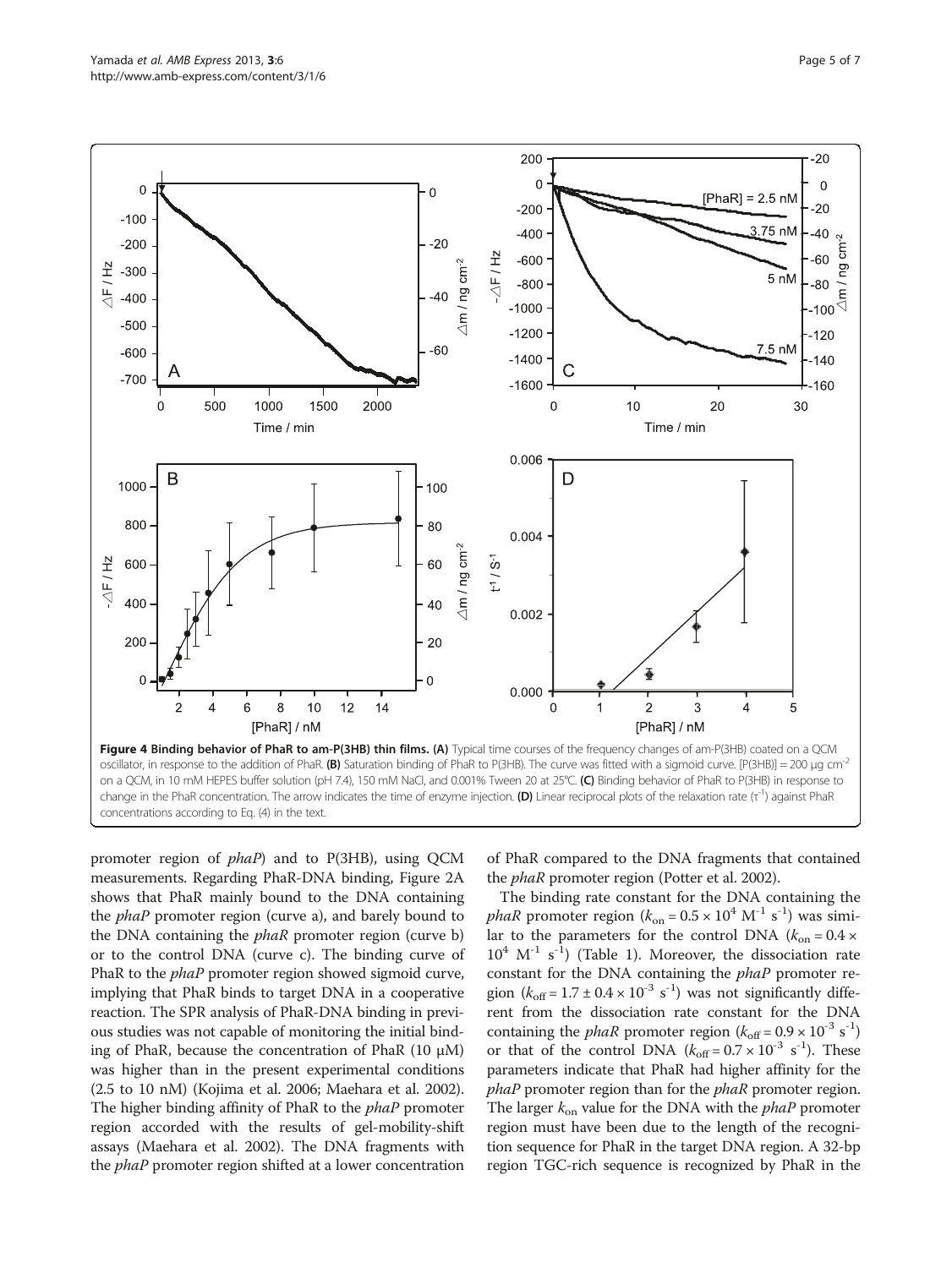<span id="page-5-0"></span>phaP promoter region, while the *phaR* promoter region included only an 8-bp recognition sequence (Table [1](#page-2-0)) (Potter and Steinbuchel 2005). On the basis of the  $k_{on}$ values obtained in this study, the difference in  $k_{on}$  values between the promoter regions of *phaP* and *phaR* corresponds to the hypothetical model of PhaR-mediated phaP expression (Maehara et al. 2002; Potter and Steinbuchel 2005; Yamada et al. [2007](#page-6-0)). In particular, when PHA is not accumulated in the cells, the presence of PhaR is necessary to repress the gene expression of *phaP*. Since PhaP is a predominantly PHA granule-associated protein, PhaP production is not required for the cells without PHA accumulation (Maehara et al. 2002). Thus, the lower  $k_{on}$ value for DNA with the *phaR* promoter region indicates weak repression of phaR expression in cells.

In the measurement of PhaR-am-P(3HB) binding, we did not obtain  $k_{\text{off}}$  and  $K_d$  values of the binding of PhaR to am-P(3HB), because the  $k_{\text{off}}$  was negative. This result indicates that the binding of PhaR to am-P(3HB) is an irreversible interaction (Table [1\)](#page-2-0). There was no significant difference between the  $k_{on}$  value for am-P(3HB)  $(k_{\text{on}} = 7.0 \pm 3.8 \times 10^4 \text{ M}^{-1} \text{ s}^{-1})$  and that for the DNA contain-<br>ing the *phaP* promoter region  $(k_{\text{on}} = 6.0 \pm 0.4 \times 10^4 \text{ M}^{-1} \text{ s}^{-1})$ ing the *phaP* promoter region  $(k_{on} = 6.0 \pm 0.4 \times 10^4 \text{ M}^{-1} \text{ s}^{-1})$ , which implied that the derepression of *phaP* expression was prompted by an increase in the concentration of am-P(3HB) in the cells. In other words, the concentrationdependent effect was one of the main factors initiating the expression of phaP at the onset of the dissociation of PhaR from the *phaP* promoter region in cells.

In conclusion, we observed initial binding behaviors between PhaR and target molecules such as target DNAs and am-P(3HB), using QCM techniques. Based on the QCM data, kinetic parameters  $(k_{\text{on}}, k_{\text{off}})$  and  $K_d$ ) for the binding of PhaR to target molecules were determined by the kinetic analysis of obtained binding curves. These values provided a novel insight into the binding behavior of PhaR with target molecules. The *phaP* gene is likely derepressed in harmony with the ratio of the concentration of the target DNA to the concentration of am-P(3HB) at the beginning of P(3HB) synthesis in microbes. On the basis of the results of a previous paper (Maehara et al. 2002), we assumed that PhaR dissociates from the PhaR/DNA complex when P(3HB) is accumulated under intracellular conditions. This finding indicates that the effector molecules of PhaR are P(3HB) molecules. Also, one of the factors responsible for the dissociation of PhaR from DNA is the high affinity of PhaR to P(3HB). The binding of PhaR to DNA and to am-P(3HB) showed similar  $k_{on}$  values, suggesting that a concentration-dependent effect caused the expression of phaP with dissociation of PhaR from the phaP promoter region. The insights of the regulation mechanism concerning PhaR in PHA synthesis have the potential to improve the applications of PHA in white and red biotechnology.

### Abbreviations

(PHA): Polyhydroxyalkanoate; (PhaP): Phasin; [P(3HB)]: Poly(3-hydroxybutyrate); [cr-P(3HB)]: Poly[(R)-3-hydroxybutyrate]; (QCM): Quartz crystal microbalance; ( $k_{\text{on}}$ ): Binding rate constant; ( $k_{\text{off}}$ ): Dissociation rate constant; ( $K_d$ ): Dissociation constant; [am-P(3HB)]: Amorphous poly(3-hydroxybutyrate); (SDS): Sodium dodecyl sulfate; (PAGE): Polyacrylamide gel electrophoresis.

### Competing interests

The authors declare that they have no competing interests.

#### Acknowledgements

The authors declare no competing financial interest. Supported by RIKEN Biomass Engineering Program.

## Author details

<sup>1</sup> Enzyme Research Team, RIKEN Biomass Engineering Program, RIKEN, 2-1 Hirosawa, Wako-shi, Saitama 351-0198, Japan. <sup>2</sup>Department of Biomolecular Engineering, Tokyo Institute of Technology, 4259 Nagatsuta, Midori-ku, Yokohama 226-8501, Japan. <sup>3</sup>Research Cluster for Innovation, RIKEN, 2-1 Hirosawa, Wako-shi, Saitama 351-0198, Japan. <sup>4</sup>Present address: Department of Biological Chemistry and Food Science, Faculty of Agriculture, Iwate University, 3-18-8 Ueda, Morioka 020-8550, Japan. <sup>5</sup>Present address: Frontier Institute for Biomolecular Engineering Research (FIBER), Konan University, 7-1-20 Minatojima-minamimachi, Chuo-ku, Kobe 650-0047, Japan.

## Received: 25 December 2012 Accepted: 22 January 2013 Published: 27 January 2013

#### References

- Backstrom BT, Brockelbank JA, Rehm BH (2007) Recombinant Escherichia coli produces tailor-made biopolyester granules for applications in fluorescence activated cell sorting: functional display of the mouse interleukin-2 and myelin oligodendrocyte glycoprotein. BMC Biotechnol 7:3. doi[:10.1186/1472-6750-7-3](http://dx.doi.org/10.1186/1472-6750-7-3)
- Banki MR, Gerngross TU, Wood DW (2005) Novel and economical purification of recombinant proteins: intein-mediated protein purification using in vivo polyhydroxybutyrate (PHB) matrix association. Prot sci publ Prot Soc 14(6):1387–1395. doi[:10.1110/ps.041296305](http://dx.doi.org/10.1110/ps.041296305)
- Doi Y, Kitamura S, Abe H (1995) Microbial synthesis and characterization of poly (3-hydroxybutyrate-co-3-hydroxyhexanoate). Macromolecules 28(14):4822–4828
- Eugenio LI, Galan B, Escapa IF, Maestro B, Sanz JM, Garcia JL, Prieto MA (2010) The PhaD regulator controls the simultaneous expression of the pha genes involved in polyhydroxyalkanoate metabolism and turnover in Pseudomonas putida KT2442. Environ Microbiol 12(6):1591–1603. doi[:10.1111/j.1462-2920.2010.02199.x](http://dx.doi.org/10.1111/j.1462-2920.2010.02199.x)
- Kojima T, Yamane T, Nakano H (2006) In vitro selection of DNA binding sites for transcription factor, PhaR, from Paracoccus denitrificans using genetic library on microbeads and flow cytometry. J Biosci Bioeng 101(5):440–444. doi[:10.1263/Jbb.101.440](http://dx.doi.org/10.1263/Jbb.101.440)
- Maehara A, Taguchi S, Nishiyama T, Yamane T, Doi Y (2002) A repressor protein, PhaR, regulates polyhydroxyalkanoate (PHA) synthesis via its direct tnteraction with PHA. J Bacteriol 184(14):3992–4002. doi[:10.1128/Jb.184.14.3992-4002.2002](http://dx.doi.org/10.1128/Jb.184.14.3992-4002.2002)
- Matsuno H, Niikura K, Okahata Y (2001) Design and characterization of asparagine- and lysine-containing alanine-based helical peptides that bind selectively to A center dot T base pairs of oligonucleotides immobilized on a 27 MHz quartz crystal microbalance. Biochemistry-Us 40(12):3615–3622
- Okahata Y, Niikura K, Sugiura Y, Sawada M, Morii T (1998) Kinetic studies of sequence-specific binding of GCN4-bZIP peptides to DNA strands immobilized on a 27-MHz quartz-crystal microbalance. Biochemistry-Us 37(16):5666–5672
- Potter M, Madkour MH, Mayer F, Steinbuchel A (2002) Regulation of phasin expression and polyhydroxyalkanoate (PHA) granule formation in Ralstonia eutropha H16. Microbiology 148:2413–2426
- Potter M, Steinbuchel A (2005) Poly(3-hydroxybutyrate) granule-associated proteins: Impacts on poly(3-hydroxybutyrate) synthesis and degradation. Biomacromolecules 6(2):552–560. doi:[10.1021/Bm049401n](http://dx.doi.org/10.1021/Bm049401n)
- Steinbuchel A, Fuchtenbusch B (1998) Bacterial and other biological systems for polyester production. Trend Biotechnol 16(10):419–427